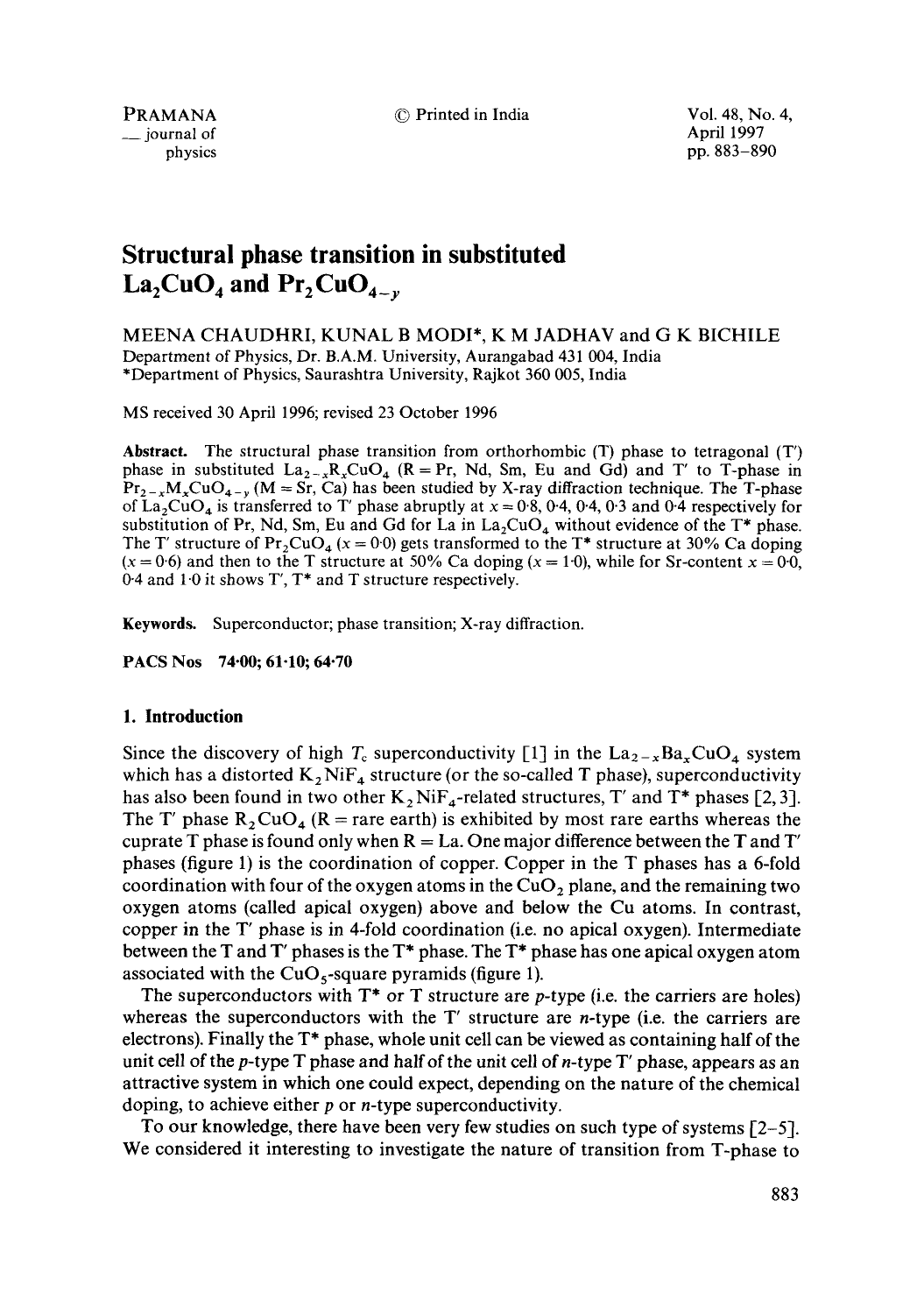

Figure 1. The T-La<sub>2</sub>CuO<sub>4</sub>, T'-R<sub>2</sub>CuO<sub>4</sub> and T<sup>\*</sup>-phases (LaR')CuO<sub>4</sub>, (closed circle ( $\bullet$ ): Cu; open circle ( $\bigcirc$ ): oxygen; large circle with hatches ( $\bigcirc$ ): rare earth ions).

T'-phase by examining their crystal structures. For the present investigations, solid solutions of  $La_{2-x}R_xCuO_4$  ( $R = Pr$ , Nd, Sm, Eu and Gd) are prepared.

In view of the appearance of the three possible structural phases  $T$ ,  $T'$  and  $T^*$  in the divalent substituted 2-1-4 type systems, we have initiated a study on the structural behaviour of pure and Sr and Ca doped  $Pr_{2-x}M_xCuO_{4-y}$  system with different concentration (x).

## **2. Experimental details**

All the samples were prepared using standard ceramic method  $\lceil 6 \rceil$ . The samples were characterized by X-ray diffraction using  $CuK\alpha$  radiations at room temperature within the 2 $\theta$  range of 20 $\degree$  to 50 $\degree$ . The observed X-ray peaks were indexed and analyzed using REFEDT least squares programme, to obtain the values of lattice parameters.

The parent compounds  $La_2CuO_4$ ,  $Nd_2CuO_4$ ,  $Sm_2CuO_4$ ,  $Pr_2CuO_4$ ,  $Eu_2CuO_4$  and  $Gd_2CuO_4$  and a series of compounds  $La_{2-x}R_xCuO_4$  (R = Pr, Nd, Sm, Eu and Gd) were prepared under identical conditions using the stoichiometric quantities of fine powders of La<sub>2</sub>O<sub>3</sub>, Pr<sub>6</sub>O<sub>11</sub>, Nd<sub>2</sub>O<sub>3</sub>, Sm<sub>2</sub>O<sub>3</sub>, Eu<sub>2</sub>O<sub>3</sub>, Gd<sub>2</sub>O<sub>3</sub> and CuO (all 99.99%) pure, Aldrich make). The accurately weighed powders were thoroughly mixed in an agate mortar and pestle and heated at 900°C for 24 h in platinum crucibles. The reacted product was reground and re-heated at  $950^{\circ}$ C for 24 h to obtain homogeneous, single phase samples. The black product, thus obtained, was pulverized and cold pressed into pellets of uniform thickness by applying suitable pressure. The pellets were then sintered in air at 1000°C for 24 h. The samples were cooled to room temperature at the rate of  $2^{\circ}$ C/min, during all the heating stages.

Polycrystalline materials of  $Pr_{2-x}M_xCuO_{4-y} (M = Sr, Ca)$  with  $x = 0.0, 0.2, 0.4, 0.6,$ 0.8 and 1.0 were synthesized by solid state reaction technique  $[6]$ . High purity (99.99%) pure, Aldrich) dried powders of  $Pr_6O_{11}$ , SrCO<sub>3</sub>, CaCO<sub>3</sub> and CuO were thoroughly mixed, pelletized and calcined at  $950^{\circ}$ C in air for 30 min. This short time firing was repeated at least twice. Finally the pellets were sintered at 1080°C in air for 48 h with one intermediate regrinding. These pellets were cooled at a rate of  $2^{\circ}C/min$ . during all these heating stages. These well sintered pellets were then annealed in ambient oxygen temperature at the rate of  $1^{\circ}C/\text{min}$ . Repeated grinding and short time firing were essential to get homogeneous, single phase materials.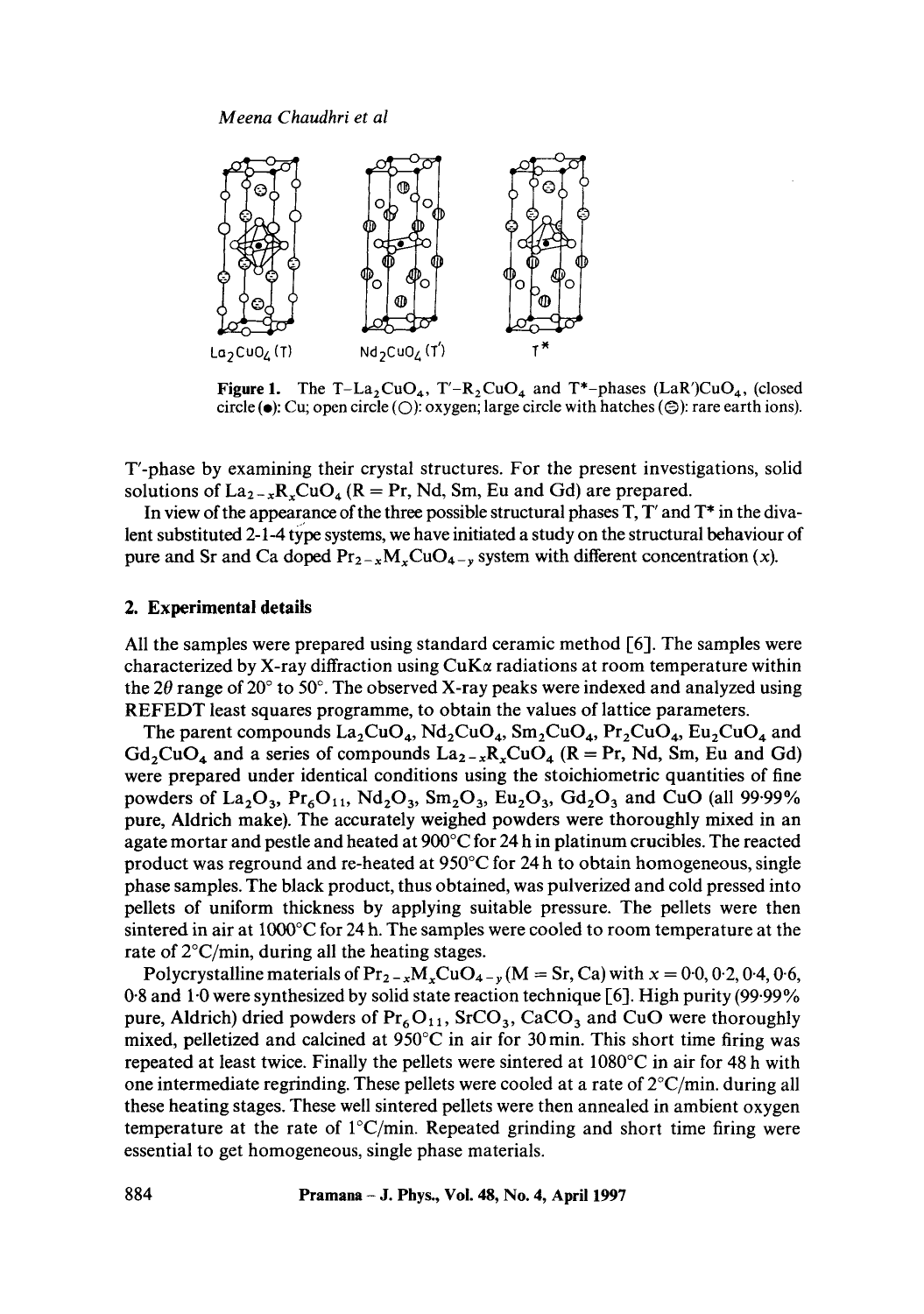#### *Structural phase transition*



**Figure 2.** X-ray diffraction patterns of (a)  $\text{La}_2\text{CuO}_4$  (b)  $\text{Nd}_2\text{CuO}_4$  (c)  $\text{Sm}_2\text{CuO}_4$ (d)  $Pr_2CuO_4$  (e)  $Eu_2CuO_4$  and (f)  $Gd_2CuO_4$  systems.

#### **3. Results and discussion**

## 3.1 *The*  $R_2CuO_4$  compounds ( $R = La$ ,  $Pr$ ,  $Nd$ ,  $Sm$ ,  $Eu$  and  $Gd$ )

The X-ray diffraction patterns of the parent compounds  $La_2CuO<sub>4</sub>$ , Nd<sub>2</sub>CuO<sub>4</sub>,  $Sm_2CuO_4$ ,  $Pr_2CuO_4$ ,  $Eu_2CuO_4$  and  $Gd_2CuO_4$  are shown in figure 2. The absence of extra peaks confirms the phase purity of the samples prepared. The observed X-ray peaks were indexed and values of lattice parameters were calculated using REFEDT least squares programme. The lattice parameters and structure of the above compound are tabulated in table 1. The unit cell parameters agree very well with the reported values [8].

The T'-phase  $R_2CuO_4 (R = Pr, Nd, Sm, Eu and Gd)$  is exhibited by most rare earths were the cuprate T-phase is found only when  $R = La$ . The CuO<sub>4</sub> square in the T'-phase is considerably expanded and c axis shrunk, relative to the T-phase structure. This can also be seen from table 1 that there is relative shrunk in  $c$ -axis of T'-phase structure with respect to T-phase structure.

**Pramana - J. Phy&, Vol. 48, No. 4, April 1997 885**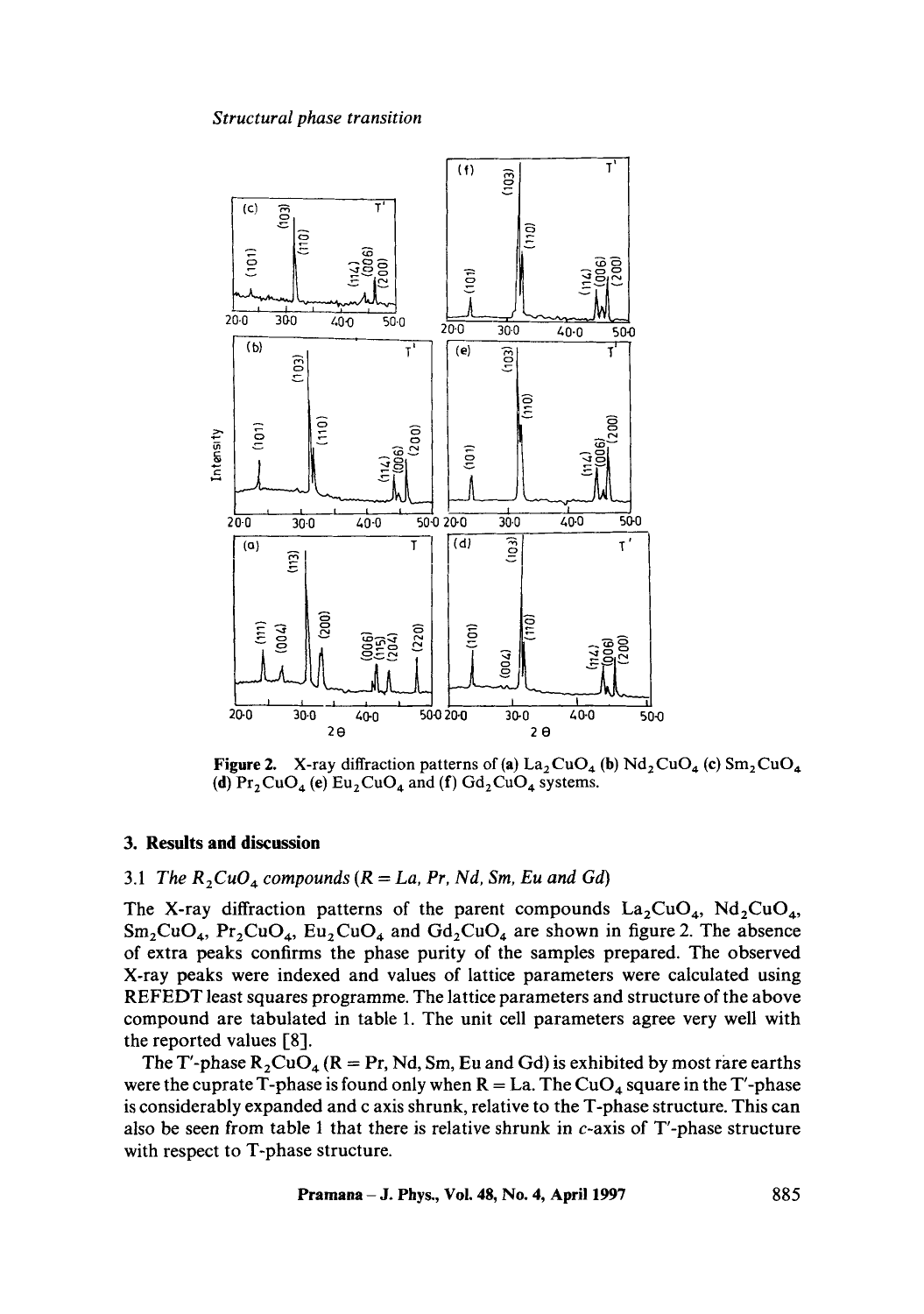| System                                   | Lattice parameters<br>$a(\AA)$ | <b>Structure</b> |               |
|------------------------------------------|--------------------------------|------------------|---------------|
|                                          |                                | $c(\lambda)$     |               |
| $La_2CuO_4$                              | 3.797                          | 13.174           | т             |
| $Pr_2$ $CuO_4$                           | 3.969                          | 12.224           | T'            |
| $N\bar{d}$ <sub>2</sub> CuO <sub>4</sub> | 3.946                          | 12.168           | $\mathbf{T}'$ |
| Sm <sub>2</sub> CuO <sub>4</sub>         | 3.949                          | 12.061           | $\mathbf{T}'$ |
| Eu <sub>2</sub> CuO <sub>4</sub>         | 3.924                          | 11.992           | $\mathbf{T}'$ |
| $Gd_2CuO_4$                              | 3.899                          | 11.895           | $\mathbf{T}'$ |

**Table 1.** X-ray data  $R_2CuO_4$  ( $R = La$ ,  $Pr$ , Nd, Sm, Eu and Gd) systems.

## 3.2 *The La*<sub>2-x</sub> $R_xCuO_4$  ( $R = Pr$ , *Nd*, *Sm*, *Eu and Gd*)

Any attempt to induce metallic behaviour in  $La_2CuO<sub>4</sub>$  through doping can be achieved only without degrading the critical structural stability. In other words, one cannot reduce the  $(La-O)$  bond-length and/or increase the  $(La-O)$  bond length upon doping. The substitution of La by any other trivalent rare earths which have smaller ionic radius than La will invariably lead to a reduction in the  $(R-O)$  bondlength and thus to an eventual collapse of the T-phase. In pure  $R_2CuO_4$  if R is smaller than La  $(1.15\text{Å})$  then T-phase cannot be stabilized as in the case of other smaller rare earth based 2-1-4 systems with  $R = Pr(0.92 \text{ Å})$ , Nd(1.08 Å), Sm(1.04 Å), Eu(1.12 Å) and Gd(1.02 Å). Since La, CuO<sub>4</sub> is already at the critical point of structural instability due to the large tension experienced by the  $(La-O)$  bond, one may rotate these bonds by 45 $\degree$  with respect to the (Cu–O) bond to improve the match of (La–O) with  $(Cu-O)$  and achieve the atomic arrangement of the T' phase. As a result of this rotation, the  $(R-O)$  bond in the T'-phase is under compression in contrast to the T-phase for  $La_2CuO<sub>4</sub>$ . Smaller R's are then more favorable for the T'-R<sub>2</sub>CuO<sub>4</sub>, consistent with the experimental observations of T'-phase with  $R = Pr$ , Nd, Sm, Eu and Gd. For these smaller R's, the oxygen atoms tend to move toward the space between the R-layers due to the stronger attraction associated with R and due to the conservation of charge. Xue *et al* [5] suggested that within the experimental resolution, the  $(R-O)$  bond is either under compression and the  $(Cu-O)$  bond is either under tension ( $R = Nd$  and Pr) or slight compression ( $R = Eu$  and Gd) in these compounds.

Thus the substitution of other rare earths smaller than La, for La in  $La_2CuO_4$  system having T-phase structure may lead to T'-phase structure. Thus attempt has been made to gain insight into structural phase transition in T-phase  $La_2CuO_4$  by substituting Pr, Nd, Sm, Eu and Gd for La as a function of concentration (x) in system  $\text{La}_{2-x}\text{R}_{x}\text{CuO}_{4}$  $(R = Pr, Nd, Sm, Eu and Gd).$ 

The X-ray diffraction patterns of  $La_{2-x}Pr_xCuO_4$ ,  $La_{2-x}Nd_xCuO_4$ ,  $La_{2-x}Sm_xCuO_4$ ,  $La_{2-x}Eu_xCuO_4$  and  $La_{2-x}Gd_xCuO_4$  for different concentration (x) are shown in figures 3 and 4. The values of unit cell parameters, cell volume, *c/a* ratio and structure obtained from the XRD data for the systems  $La_{2-x}Pr_xCuO_4$ ,  $La_{2-x}Nd_xCuO_4$  and  $La_{2-x}Sm_xCuO_4$  are presented in table 2 and those for systems  $La_{2-x}Eu_xCuO_4$  and  $La_{2-x}Gd_xCuO_4$  are tabulated in table 3.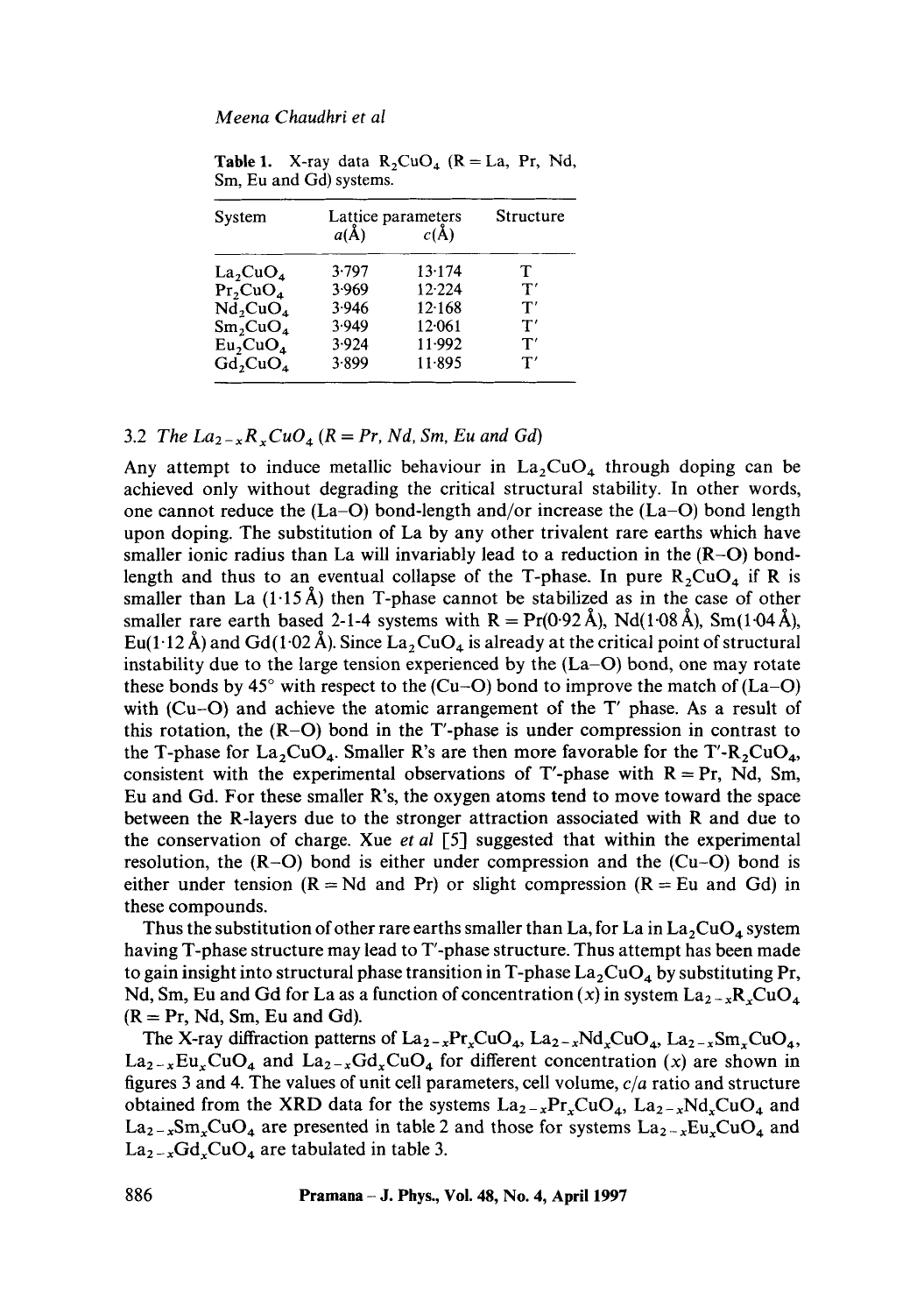

**Figure 3.** Typical X-ray diffraction patterns of  $\text{La}_{2-x}\text{Pr}_x\text{CuO}_4$ ,  $\text{La}_{2-x}\text{Nd}_x\text{CuO}_4$ and  $La_{2-x}Sm_xCuO_4$  systems.



**Figure 4.** Typical X-ray diffraction patterns of  $La_{2-x}Eu_xCuO_4$  and  $La_{2-x}Gd_xCuO_4$  systems.

For the system  $\text{La}_{2-x}\text{Pr}_{x}\text{CuO}_{4}$  the structure remains in the earlier orthorhombic T-phase until  $x = 0.6$ . For  $x > 0.6$ , the phase transition from T to T'-phase occurs. For the systems  $La_{2-x}Nd_xCuO_4$  and  $La_{2-x}Sm_xCuO_4$  the structural phase transition occurs at  $x = 0.4$ , while for the systems  $La_{2-x}Eu_xCuO_4$  and  $La_{2-x}Gd_xCuO_4$  at  $x = 0.3$ and  $x = 0.4$  it shows structural phase transition from orthorhombic T to tetragonal T'-phase.

For all the five systems  $La_{2-x}Pr_xCuO_4$ ,  $La_{2-x}Nd_xCuO_4$ ,  $La_{2-x}Sm_xCuO_4$ ,  $La_{2-x}Eu_{x}CuO_{4}$  and  $La_{2-x}Gd_{x}CuO_{4}$  the structural phase transition is accompanied by notable change in cell volume and *c/a* ratio (tables 2 and 3). This volume change is opposite to the expected view based on the basis of the smaller size of the substituent lanthanide ions; the size effect is apparent only for the values of  $x$  larger than the critical values. Since the co-ordination number of both copper and the rare earth ions are lower

**Pramana - J. Phys., Vol. 48, No. 4, April 1997 887**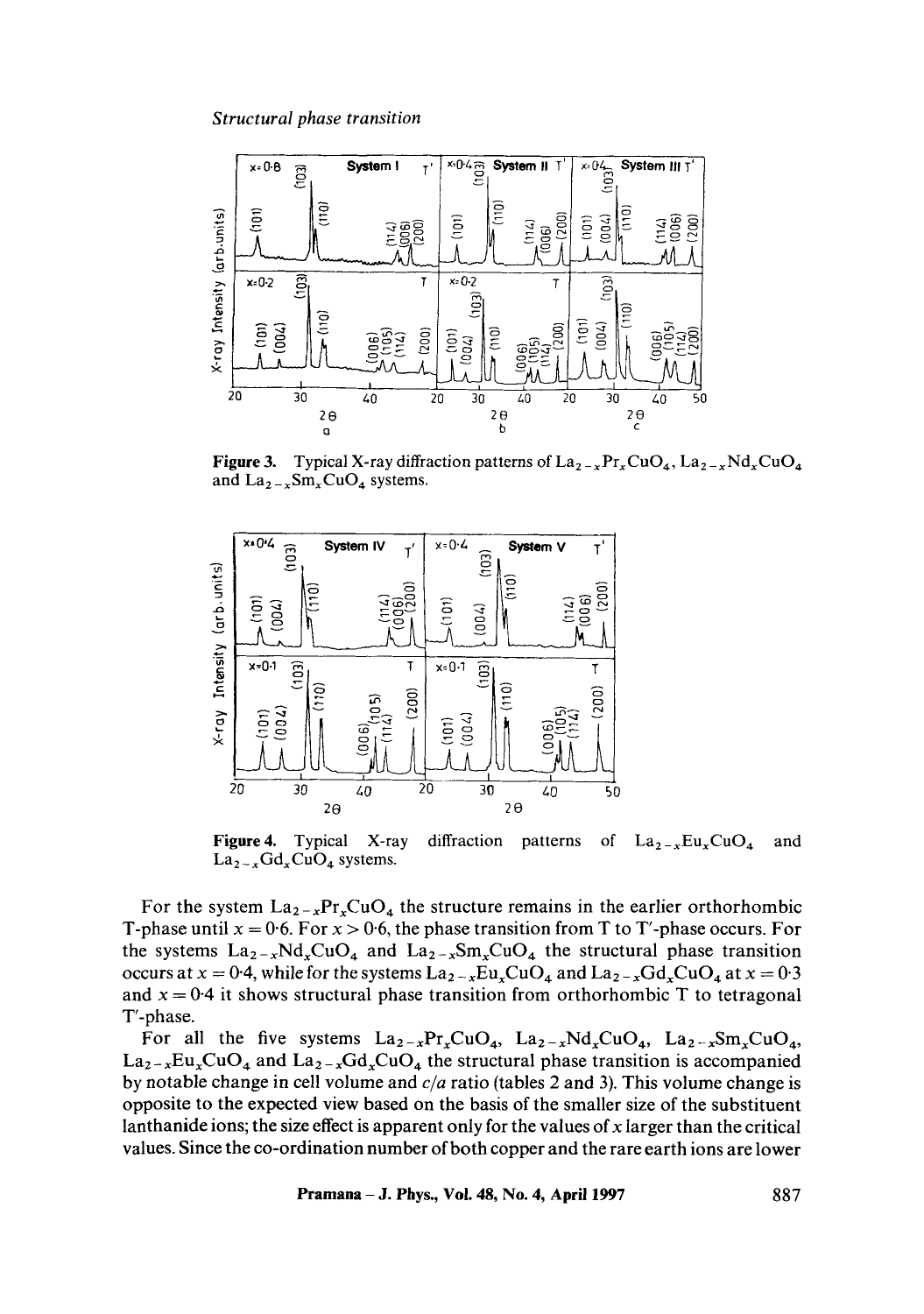| Lattice parameters              |          | Volume     | c/a   | Structure           |
|---------------------------------|----------|------------|-------|---------------------|
| $a(\text{\AA}) = b(\text{\AA})$ | $c(\AA)$ | $V(\AA)^3$ |       |                     |
|                                 |          |            |       |                     |
| 3.797                           | 13.174   | 189.93     | 3.469 | T                   |
| 3.785                           | 13.131   | 188.32     | 3.469 | T                   |
| 3.778                           | 13.137   | 187.51     | 3.477 | T                   |
| 3.735                           | 13.167   | 183.68     | 3.525 | T                   |
| 3.991                           | 12.257   | $195 - 23$ | 3.071 | $\mathbf{T}'$       |
| 3.969                           | 12.268   | 193.25     | 3.090 | T'                  |
|                                 |          |            |       |                     |
| 3.788                           | 13.162   | 188.91     | 3.474 | T                   |
| 3.998                           | 12.311   | 196.78     | 3.079 | T'                  |
| 3.991                           | 12.332   | 196.42     | 3.090 | T'                  |
| 3.980                           | 12.330   | 195.31     | 3.097 | T'                  |
| 3.976                           | 12.348   | 195.20     | 3.105 | T'                  |
|                                 |          |            |       |                     |
| 3.792                           | 13.119   | 188.65     | 3.459 | T                   |
| 3.983                           | 12.397   | 196.07     | 3.112 | T'                  |
| 3.966                           | 12.336   | 194.03     | 3.110 | T'                  |
| 3.965                           | 12.333   | 193.89     | 3.110 | $\mathbf{T}^\prime$ |
| 3.961                           | 12.296   | 192.92     | 3.104 | $\mathbf{T}'$       |
|                                 |          |            |       |                     |

Table 2. Lattice parameters, cell volume,  $c/a$  ratio and structure of  $La_{2-x}Pr_x$ CuO<sub>4</sub>, La<sub>2-x</sub>Nd<sub>x</sub>CuO<sub>4</sub> and La<sub>2-x</sub>Sm<sub>x</sub>CuO<sub>4</sub> systems.

**Table 3.** Lattice parameters, cell volume,  $c/a$  ratio and structure of  $\text{La}_{2-x}\text{Eu}_x\text{CuO}_4$ and  $La_{2-x}Gd_xCuO_4$  systems.

| Sample                                                | Lattice parameters<br>$a(\mathbf{A}) = b(\mathbf{A})$ | $c(\AA)$ | Volume<br>$V(\AA)^3$ | c/a   | <b>Structure</b>    |
|-------------------------------------------------------|-------------------------------------------------------|----------|----------------------|-------|---------------------|
| $\boldsymbol{x}$                                      |                                                       |          |                      |       |                     |
| $La_2$ <sub>-v</sub> Eu <sub>r</sub> CuO <sub>4</sub> |                                                       |          |                      |       |                     |
| 0.1                                                   | 3.801                                                 | 13.165   | 190.30               | 3.463 | т                   |
| 0.2                                                   | 3.797                                                 | 13.147   | 189.55               | 3.462 | т                   |
| 0.3                                                   | 3.797                                                 | 13.113   | 188.63               | 3.457 | $\mathbf{T}'$       |
| 0.4                                                   | 3.905                                                 | 12.415   | 189.32               | 3.179 | $\mathbf{T}'$       |
| 0.5                                                   | 3.895                                                 | 12.419   | $188 - 41$           | 3.188 | $\mathbf{T}'$       |
| $La_2$ <sub>-s</sub> Gd <sub>s</sub> CuO <sub>4</sub> |                                                       |          |                      |       |                     |
| 0.1                                                   | 3.799                                                 | 13.174   | $190-13$             | 3.467 | T                   |
| 0.2                                                   | 3.799                                                 | 13.159   | 189-91               | 3.464 | T                   |
| 0.3                                                   | 3.799                                                 | 13.142   | 189.68               | 3.459 | т                   |
| 0.4                                                   | 3.912                                                 | 12.183   | 186.44               | 3.114 | $\mathbf{T}^\prime$ |
| 0.5                                                   | 3.904                                                 | 12.345   | 188.15               | 3.162 | $\mathbf{T}^\prime$ |

in the T' structure than in the T structure, packing would be less efficient in the former, thereby causing increase in cell volume at composition when the structural phase transition occurs.

**888 Pramana - J. Phys., Vol. 48,No. 4, April 1997**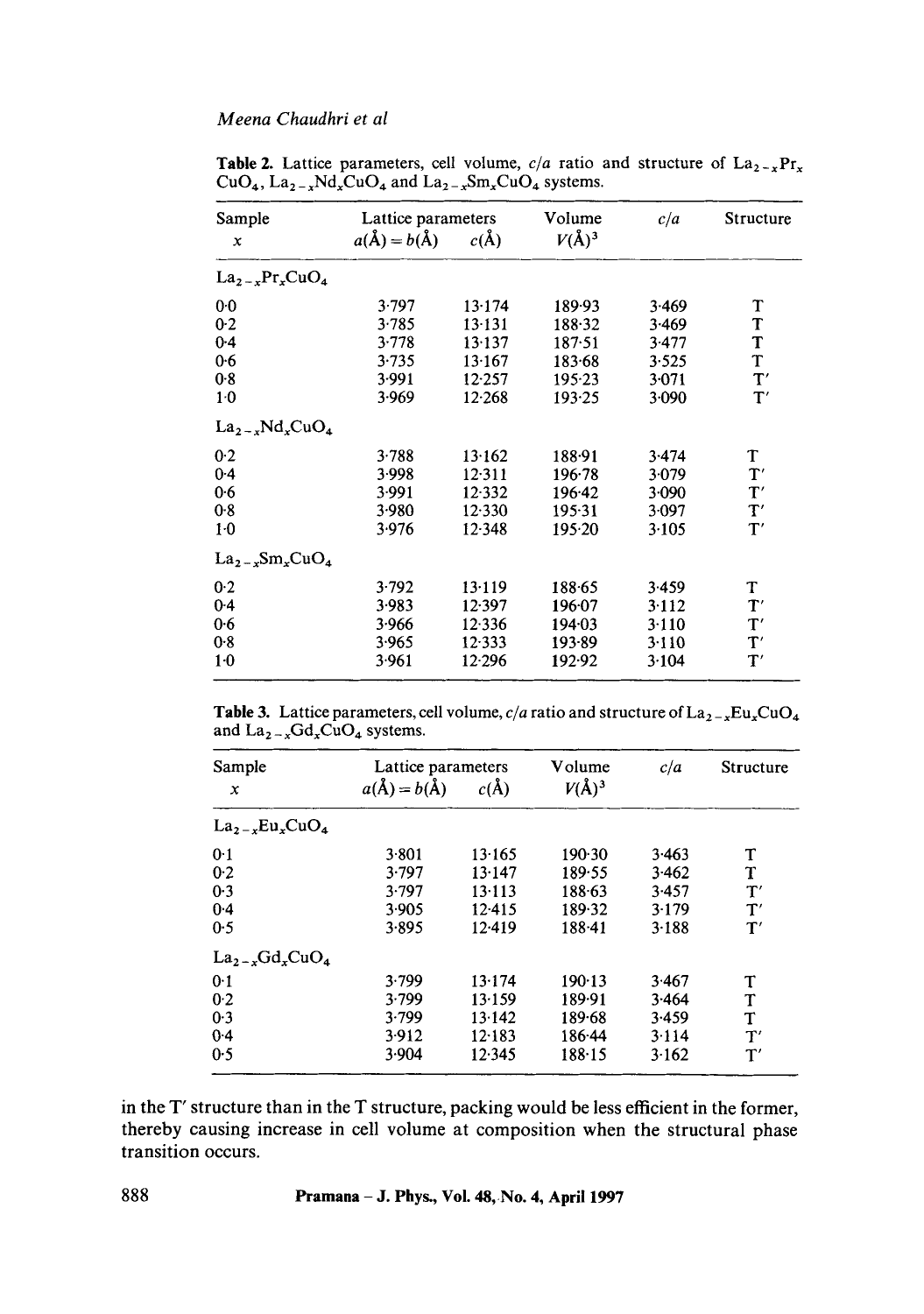

Figure 5. Typical X-ray diffraction  $Pr_{2-x}Ca_xCuO_{4-y}$  systems. patterns of  $Pr_{2-x}Sr_xCuO_{4-y}$  and

**Table 4.** Lattice parameters,  $c/3a$  ratio and structure of  $Pr_{2-x}Sr_x$  $CuO_{4-y}$  and  $Pr_{2-x}Ca_xCuO_{4-y}$  systems

| Sample                                        |          | Lattice parameters | c/3a    | Structure     |  |
|-----------------------------------------------|----------|--------------------|---------|---------------|--|
| x                                             | $a(\AA)$ | $c(\AA)$           |         |               |  |
| $Pr_{2-x}$ Sr <sub>x</sub> CuO <sub>4-v</sub> |          |                    |         |               |  |
| 00                                            | 3.959    | 12.224             | 1.029   | $\mathbf{T}'$ |  |
| 0.2                                           | 3.956    | 12.336             | 1.042   | T'            |  |
| 0.4                                           | 3.867    | 12.535             | 1.080   | $T^*$         |  |
| 0.6                                           | 3.877    | 12.506             | 1.077   | $T^*$         |  |
| 0.8                                           | 3.866    | 12:562             | 1.083   | $T^*$         |  |
| 1·0                                           | 3.796    | 12.974             | 1.139   | T             |  |
| $Pr_{2-x}Ca_xCuO_{4-y}$                       |          |                    |         |               |  |
| 00                                            | 3.958    | 12.224             | $1-029$ | $\mathbf{T}'$ |  |
| 0.2                                           | 3.961    | 12.227             | 1.028   | T'            |  |
| 0.4                                           | 3.969    | 12.229             | 1.027   | $\mathbf{T}'$ |  |
| 0.6                                           | 3.868    | 12.367             | 1.065   | $T^*$         |  |
| 0.8                                           | 3.835    | 12.217             | 1.061   | $T^*$         |  |
| $1-0$                                         | 3.752    | 12.859             | 1.142   | T             |  |

Typical XRD patterns of  $Pr_{2-x}Sr_xCuO_{4-y}$ , with  $x = 0.0$ , 0.4 and 1.0 are shown in figure 5. The observed X-ray diffraction peaks were modelled by modified Gaussian functions and refined unit cell parameters were calculated using standard least squares programme. The measured values of lattice parameters including the *c/3a* ratios are listed in table 4. The *c/3a* ratios were useful to distinguish the three